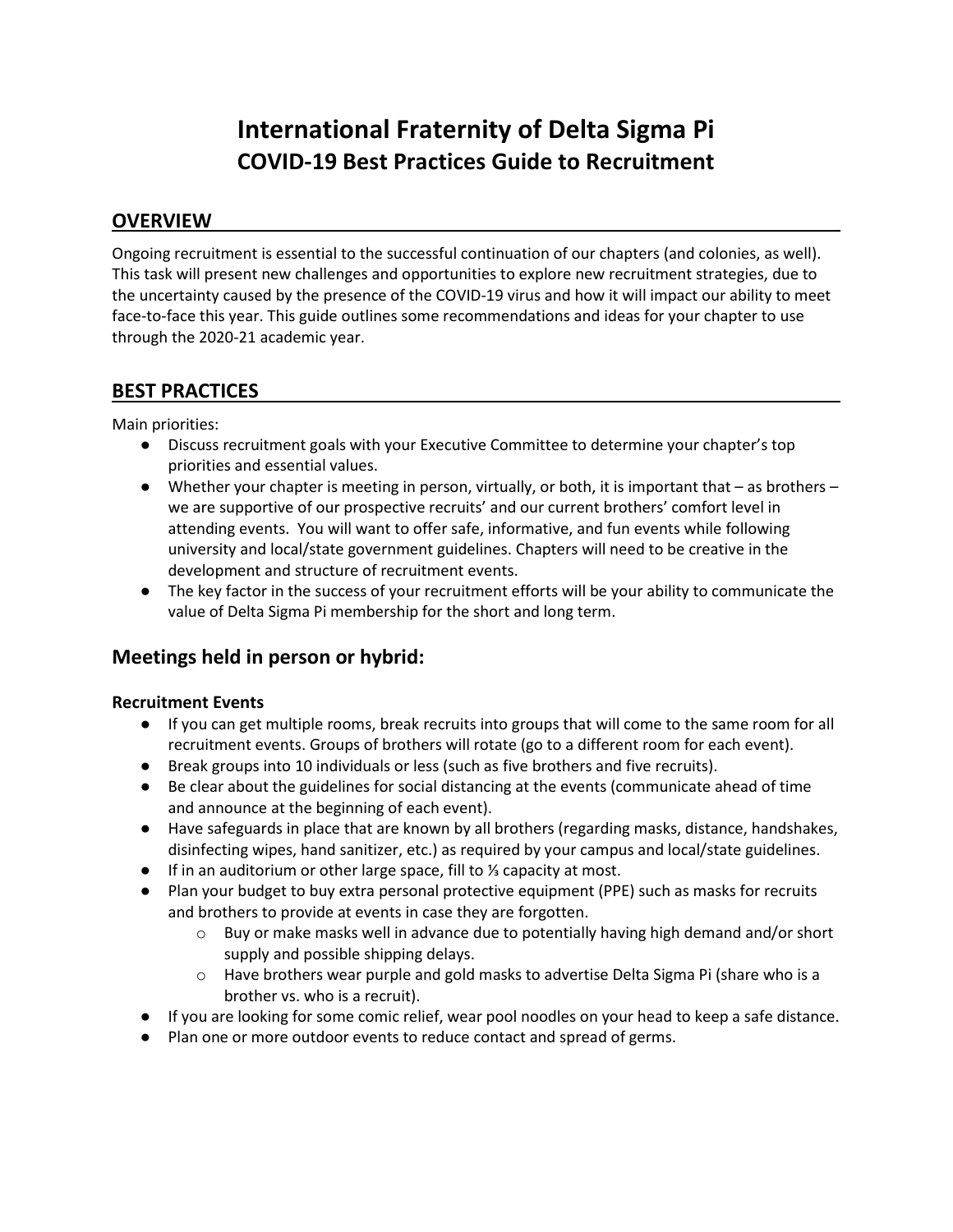# **Fully online:**

## **Promotion**

- Show the value of being a Deltasig by creating a video, webpage, digital poster, and/or social media campaign. You will need to go beyond just advertising the schedule of recruitment events. Have brothers say why they joined and how being a member has provided value for them.
- Ensure digital platforms and links for all things Deltasig-related are up-to-date to ensure students can find current and accurate chapter information easily.
- Ask Deltasig faculty initiates/advisors to post an announcement about recruitment activities on their Canvas/Blackboard/digital learning management system. Designate brothers to ask for a few minutes of digital class time to make a brief announcement about recruitment.
- Reach out to candidates from previous semesters who were not selected, but have Delta Sigma Pi potential.
- Make an announcement in meetings of other organizations about recruitment.
- Ask business school staff to include information about recruitment in the weekly newsletter (if they have one) or on social media.
- Ask if the school will send out Delta Sigma Pi recruitment information in a mass email blast and on digital announcement boards.
- Participate in virtual activities/club fair if your school hosts one, or recommend that the school hold one if they don't have one planned.
- Connect with other campus offices, such as Student Life/Engagement and Fraternity/Sorority or Greek Life for ideas and recommendations that are specific to your campus.

## **Recruitment Events**

- Recruitment events will need to be held virtually. If possible, encourage brothers to show their faces during virtual recruitment events.
- Be creative in the types of events you include.
	- o Breakout rooms allow for smaller group discussions.
	- $\circ$  Trivia and other types of games are relatively easy to modify for online events.
	- $\circ$  Community Service: share how the chapter typically participates in community service and/or build virtual community service into recruitment. (See Appendix A for ideas)
	- $\circ$  A professional speaker can present through Zoom or other virtual meeting space.
- Use online video platform for information sessions and professional interviews.
- Consider One-on-One and small group gatherings for casual conversations to encourage everyone to have a voice.
- Brothers should attend all recruiting events to best get to know the prospective new members.

## **ADDITIONAL IDEAS**

## **Faculty Recruitment**

Many of these can be adapted to an in-person or virtual format:

● Develop a "Brotherhood One-on-One" program (See Appendix B) to help brothers meet new brothers, enhance existing relationships, and feel connected to the organization.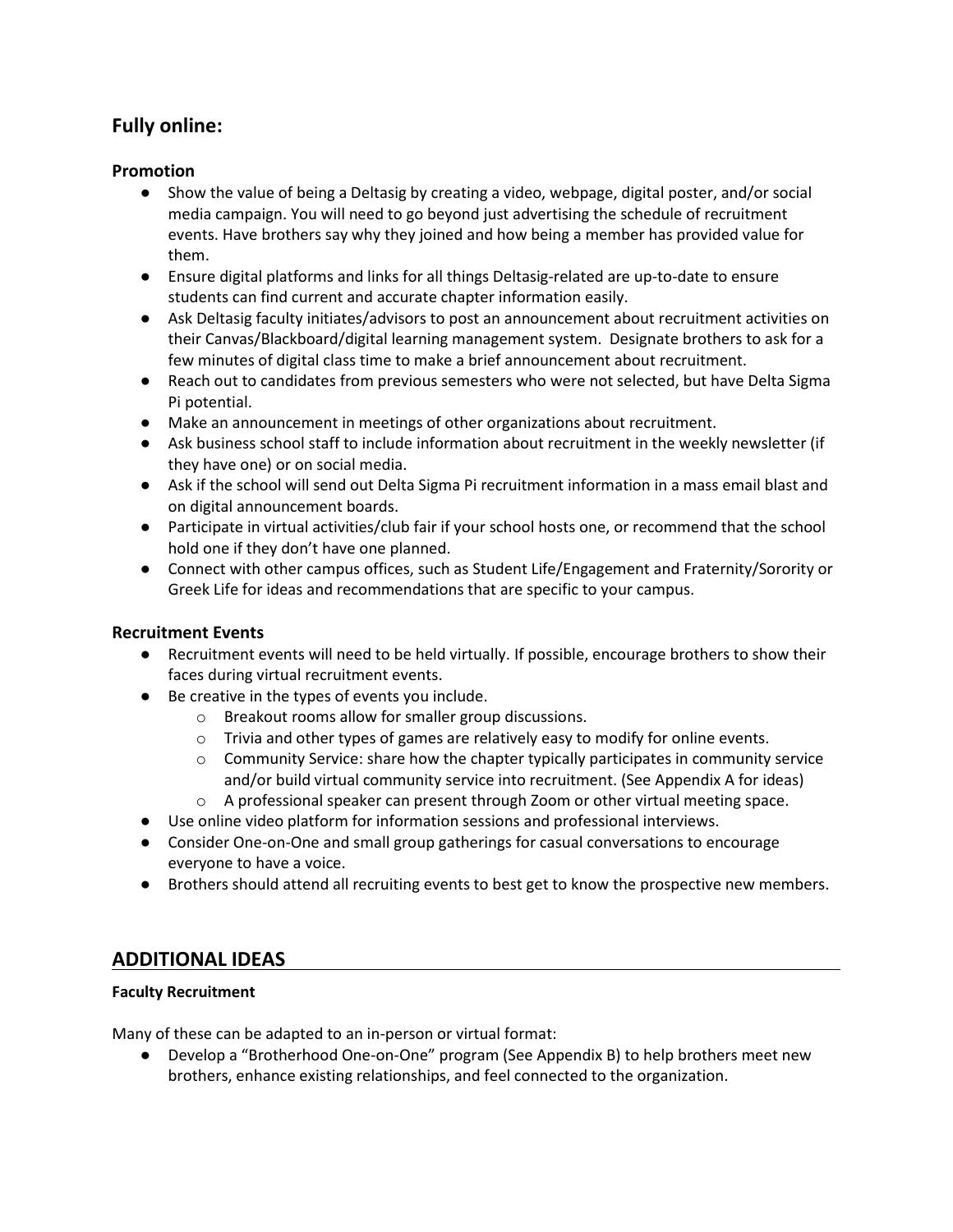- Faculty will likely be nervous about being around a larger group of individuals but may be glad to join an online meeting or professional event.
- Faculty workloads may be heavier than usual depending on your school's preferred schedule; be considerate when asking for participation.
- Tap into previous relationships that have been developed with faculty to bring them in.
- Consider inviting deans, academic advisors, support staff, or other senior university leaders to become non-traditional initiates to build support and stronger relationships.
- Ask college administration and faculty advisor for advice on connecting with additional faculty.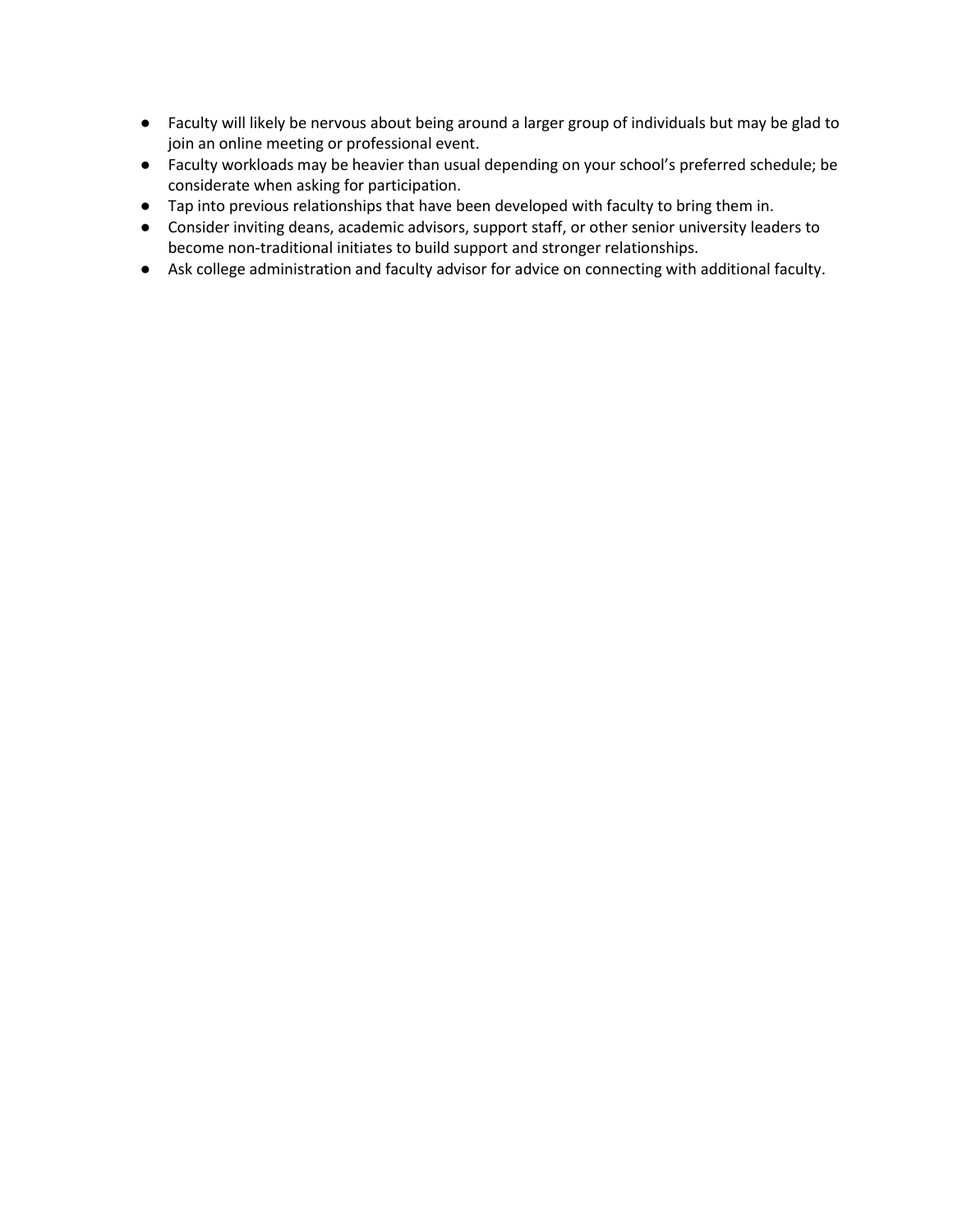# **APPENDIX A: VIRTUAL COMMUNITY SERVICE IDEAS**

- 1. Read a book to an isolated senior through [StoriiTime.](https://www.storiitime.com/)
- 2. Scan or edit books for people with reading disabilities through [Bookshare.](https://www.bookshare.org/cms/get-involved/volunteer)
- 3. If you have a LinkedIn account, you can help answer career questions for students interested in your field of study; learn more at [Career Village.](https://www.careervillage.org/about/mission/#become-a-mentor)
- 4. Subtitle and translate [TED Talks](https://www.ted.com/participate/translate) to bring ideas to others.
- 5. Provide tutoring and/or advice to low-income high school students to help them succeed through [UPchieve.](https://upchieve.org/volunteer)
- 6. Send online messages or mail letters of encouragement to nursing home residents and staff through the [Adopt a Nursing Home Program.](https://www.hireheroesusa.org/volunteer/)
- 7. You can adopt a grandparent in London and have virtual video calls and keep their spirits high while in isolation through [CHD Living.](https://chdliving.co.uk/)
- 8. Volunteer to be an Online Ambassador with [Ark of Hope for Children.](https://arkofhopeforchildren.org/)
- 9. Give Treats for Troops through [Soldiers Angels Treats for Troops.](https://soldiersangels.org/TreatsForTroops.html)
- 10. Lend your eyes to solve tasks for blind and low vision people. Visit [Be My Eyes.](https://www.bemyeyes.com/)
- 11. Sew emotional support blankets for [Binky Patrol.](https://binkypatrol.org/)
- 12. Proofread eBooks for [Project Gutenberg.](https://www.gutenberg.org/wiki/Gutenberg:Volunteering_for_Project_Gutenberg)
- 13. Crochet or knit afghan squares that will help build blankets for both babies and adults. Send them to [Warm Up America.](http://warmupamerica.org/current-needs)
- 14. Send a card, letter or note once a week to someone undergoing chemotherapy. Apply at [Chemo Angels.](http://chemoangels.wixsite.com/chemo-angels-1/angel-pre-app)
- 15. Share your voice and help drive innovation in voice technology through [VocaliD.](https://www.vocalid.co/voicebank)
- 16. Provide learning and encouragement to children around the world via Skype and the [Granny](http://thegrannycloud.org/)  [Cloud](http://thegrannycloud.org/) website.
- 17. Test, evaluate or develop elements of the [National Park Service](https://www.nps.gov/subjects/digital/getinvolved.htm)'s online presence.
- 18. Raise money in a virtual world with [The American Cancer Society.](https://www.cancer.org/involved/volunteer/society-second-life.html)
- 19. Train others in technology to help overcome poverty with [Right Here at Home.](http://rhah.org/)
- 20. Help Harvard researchers learn the best ways to break down stereotypes by taking tests with [Project Implicit.](https://implicit.harvard.edu/implicit/)
- 21. Help kids in need when you organize an [online fundraiser for Operation Warm.](https://www.operationwarm.org/start-a-fundraiser-2/)

Adapted from<https://www.operationwarm.org/blog/25-volunteer-jobs-to-do-from-home/>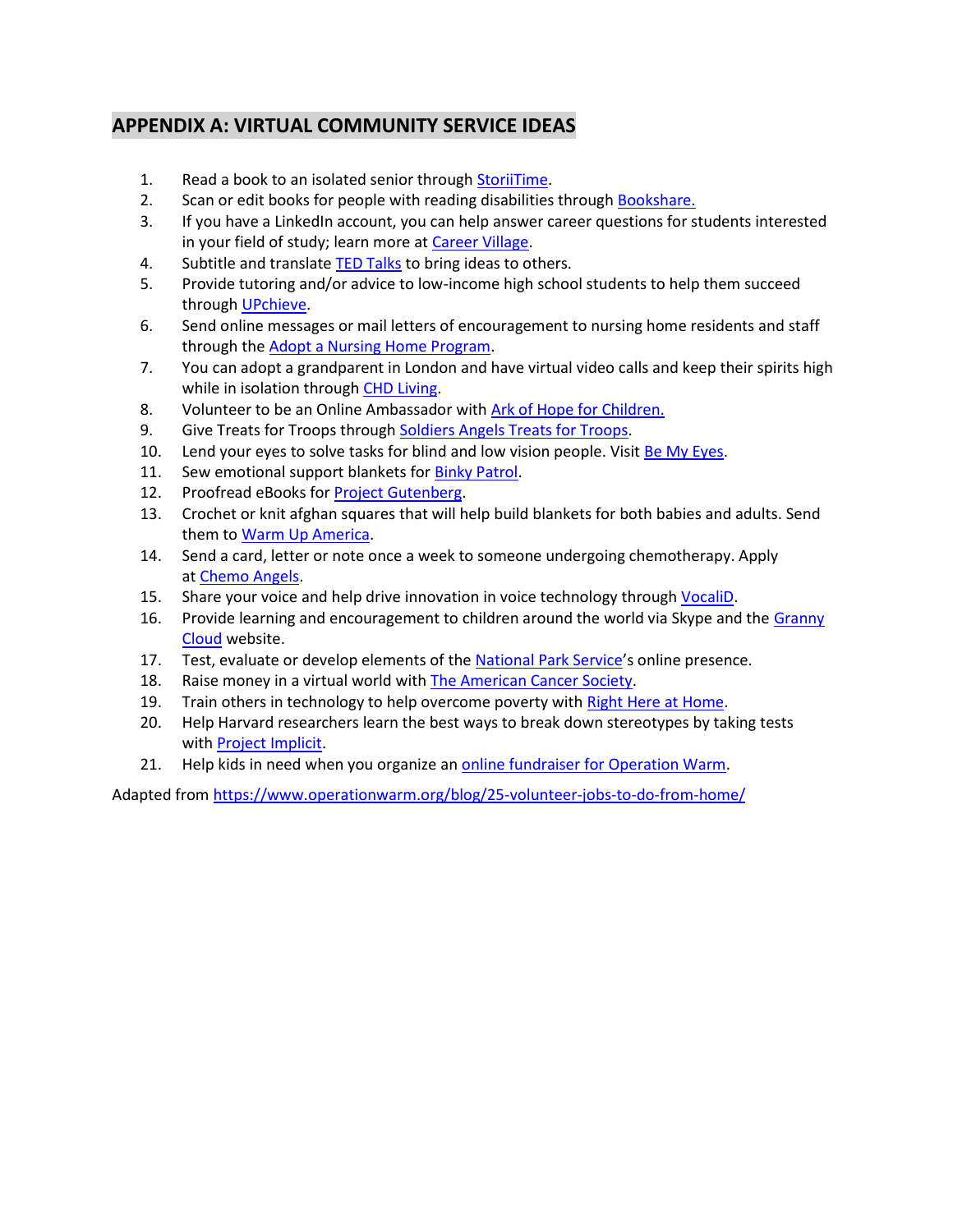## **APPENDIX B: BROTHERHOOD ONE-ON-ONES**

#### **Fostering One-on-One Brotherhood through Personal Connection:**

VPPE/SVP leads and all brothers and pledges need to opt in to partake in the weekly (or can appoint a chair to help lead this). While this is not directly related to recruitment, this should be implemented at the beginning of the term along with the recruitment activities.

Possible Initiative Names:

- Brunch with the Brothers
- Coffee Chat
- Dates with Deltasigs
- Chance encounters

#### **Program Overview:**

Random weekly pairings (pledge with pledge, brother with brother, pledge with brother) for pledge class and brothers who *willingly* opt-in. This program must run the entire semester/quarter starting before the pledging ceremony, and continuing past initiation. All pledges will have the opportunity at the beginning of their pledging process to *volunteer* to partake in the weekly brotherhood dates that are already happening within the chapter. The President, SVP and VPPE will then foster the pairings, or appoint a chair position to do so. The President, SVP, VPPE, or Chair will email brother pairings out every week after the chapter meeting to have their connection complete before the next meeting.

Examples of topics to discuss:

- Something you don't know about them and find something that you have in common
- Sharing future career goals and networking opportunities
- Favorite class so far and hardest class so far/ Sharing information about different majors
- Share excitement about upcoming Delta Sigma Pi experiences
- Mentorship opportunities

*Timing: We would like this to be a beta test for fall 2020 and if successful, we would like it to become a best practice for chapters moving forward.* 

Additional sub-initiative:

● Mental Health Check-In/ Wellness Check led by Vice President-Scholarship and Awards

#### **Group brotherhood building activities:**

Full chapter ideas:

- Majority rules using Zoom polls or similar tool
- Cabinet Battle: Debate between brothers about an either/or topic (brothers pick a side to debate) Ex: Dodgers vs Angels, Michael Jordan vs Lebron James, TikTok vs Snapchat, and then brothers pick a side after each new argument is presented